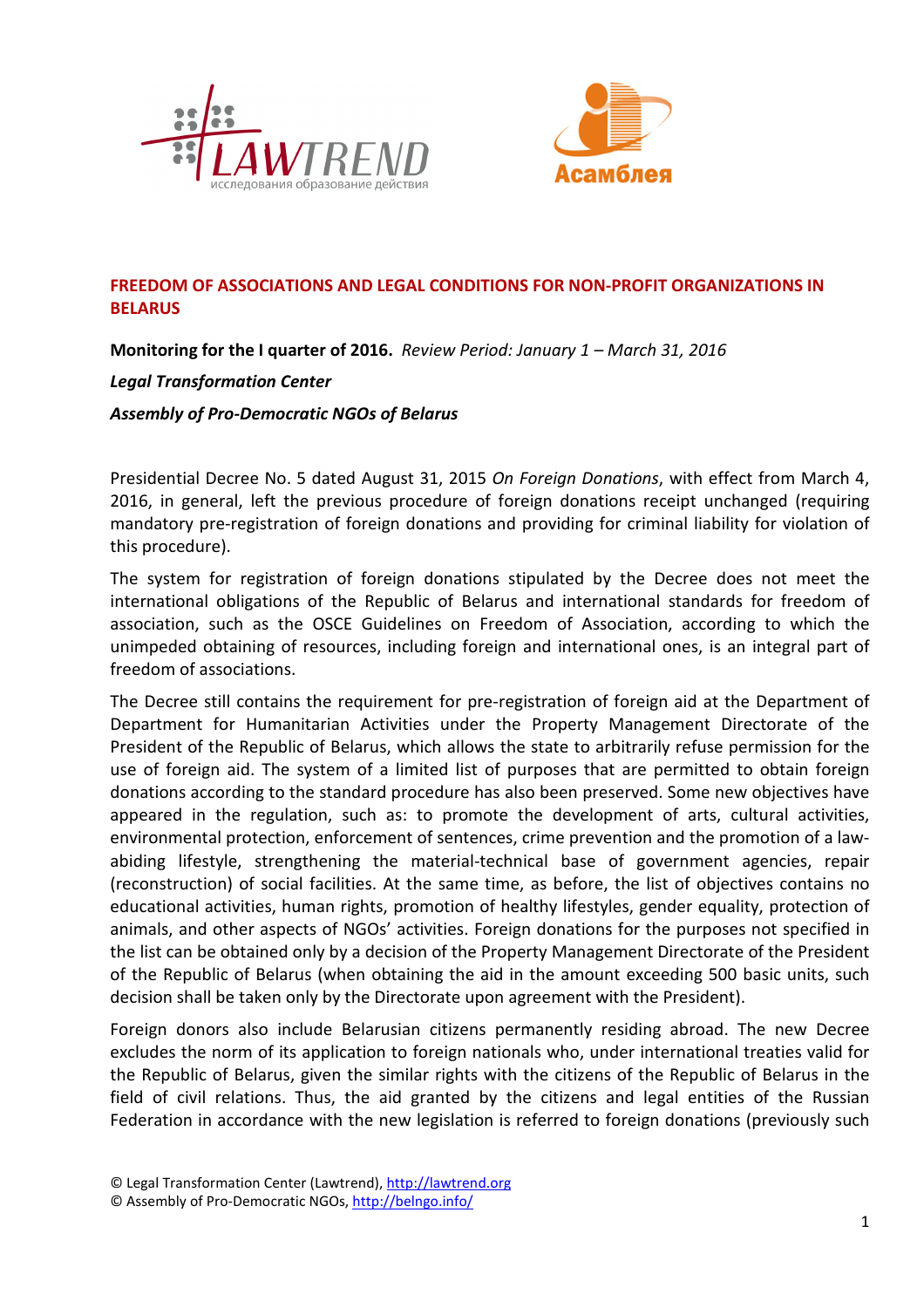approach was selectively applied in practice). The recipients of foreign donations also include foreign citizens and stateless persons permanently residing in Belarus.

Positive changes introduced by the new Decree should include an exclusion of anonymous donations received in Belarus from the concept of foreign donations i. e. a new definition of foreign aid includes only anonymous donations received from abroad. Thus, the Decree eliminated bad legislation that has not worked in practice but transformed the activity of charitable and other organizations on the use of funds collected in the donation boxes into punishable activities. At the same time, the regulations on how the regulatory authorities will determine whether an anonymous donor is a foreign one remains unclear.

The exclusion of the real estate located abroad as well as property rights (for example, in respect of intellectual property) from the category of foreign donations was also an innovation.

Previous legislation has not set a minimum amount of foreign donation that a legal person can receive without registration. The new Decree contains a provision that foreign donations obtained in the form of goods (property) in the amount not exceeding 500 basic units as at the date of its receipt to be used in production and business operations of a legal entity is not subject to registration. Thus, the new Decree, in spite of the offers of civil society organizations, sets the minimum amount of foreign donations not subject to registration only in respect of goods (property), rather than cash. In addition, Belarusian legislation does not contain a definition of "production and business activities". Based on the oral explanations of the Department for Humanitarian Activities, this rule will apply only to industrial enterprises.

In addition to the above core rules, the new Decree contains a number of changes important for NGOs attracting foreign donations for their activities.

With respect to individuals, the new Decree abolished the need for registration of foreign donations received, except in cases of applying for exemption of such donations from the individual income tax.

In general, the Decree toughen the reporting requirements, increases state control over the use of donations received, complicates the process of release of such donation from taxes, as well as creates a preference for humanitarian projects and programs approved by the state compared with the NGOs' activities carried out by them independently. It contains the requirements for numerous approvals and bureaucratic procedures that make it difficult for NGO to obtain foreign donations, while making it easier to obtain foreign donations for humanitarian programs of state bodies.

Administrative and criminal liability for violation of the procedure for the use of humanitarian donations, criticized by civil society, also remains in force. Even a single violation of the procedure for receiving foreign donation can serve as the grounds for the liquidation of public associations. According to Article 369<sup>2</sup> of the Criminal Code, obtaining, storage, and/or transfer of foreign donations for the implementation of activities prohibited by the legislation of the Republic of Belarus or for the funding of political parties, alliances of political parties, preparation or conduct of elections, referenda, recall of a deputy or members of the Council of Republic, organization or holding of mass events, strikes, manufacture or distribution of propaganda materials, holding of seminars or other forms of political and mass agitation work among the population, committed within one year after the imposition of an administrative penalty for the same violation, are punishable by a fine, arrest, or restraint for up to three years, or imprisonment for up to two years.

<sup>©</sup> Legal Transformation Center (Lawtrend), http://lawtrend.org

<sup>©</sup> Assembly of Pro-Democratic NGOs, http://belngo.info/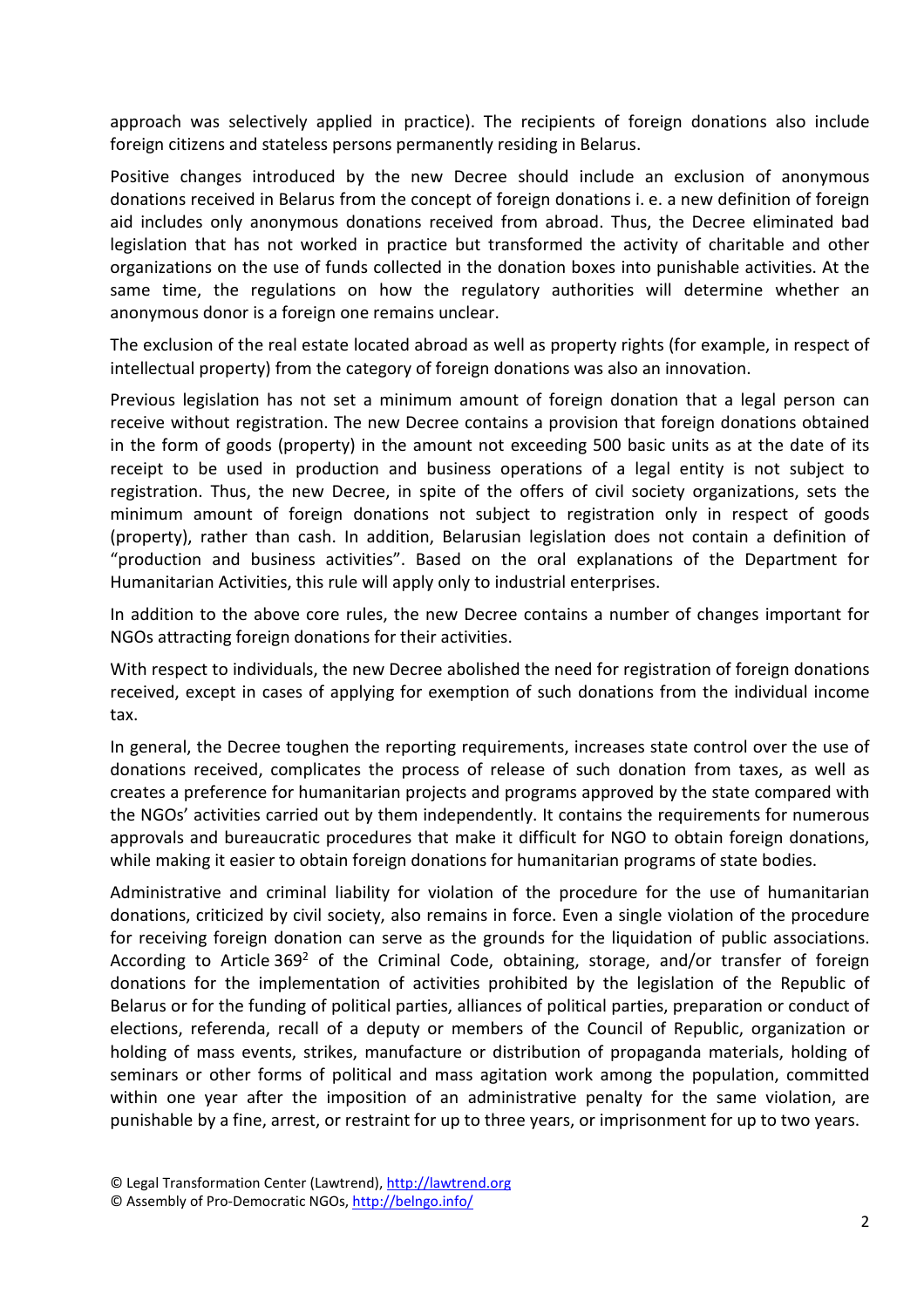A number of regulations aimed at bringing the receipt of foreign donations in compliance with the procedure established by Decree No. 5 have been adopted during monitoring.

The Property Management Directorate of the President of the Republic of Belarus adopted Regulations No. 2 on February 8. The Regulations established the form of registration documents and the use of foreign donations, as well as recognized Resolution No. 9 of the Property Management Directorate of the President of the Republic of Belarus dated September 17, 2010 *On the Procedure for Registration, Recording, Obtaining, and Use of Foreign Gratuitous Aid*.

Resolution No. 140 of the Council of Ministers of the Republic of Belarus dated February 19, 2016 amended the unified list of administrative procedures carried out by public authorities and other organizations toward legal entities and individual entrepreneurs with regard to the registration of foreign gratuitous aid received in the form of cash and goods (property). The regulation with effect from March 4 updated the list of the documents subject to be submitted by interested parties to the authorized body as well as reduced the timing for their consideration. The list has also been amended by the new administrative procedure, i. e. the registration of foreign gratuitous aid received for the implementation of humanitarian programs.

Resolution No. 46 of the Board of the National Bank of Belarus dated January 29, 2016 established reporting form 1044 *On the Targeted Use of Foreign Donations in Cash* and approved the Guidelines for the banks' drawing up and submission of statements 1044 *On the Targeted Use of Foreign Donations in Cash* and the information on the individuals' receipt of funds from abroad. The regulations of the National Bank have been adopted to ensure the banks' monitoring of the incoming foreign donations. It has been stipulated that banks shall submit to the National Bank of the Republic of Belarus the electronic statements containing the information on the arrival of foreign donations in cash at charity accounts of legal entities and individual entrepreneurs and of every debiting of aid (issuance of cash) from the accounts of legal entities as well as of obtaining of foreign funds by the individuals. Such statements should be submitted on a monthly basis, not later than 12.00 of the 15<sup>th</sup> day of the month following the reporting period. The Resolution also came into effect on March 4.

The public discussion of the draft Law *On the Treatment of Animals* took pace from March 29 to April 20 in Belarus. The draft Law was posted on the Internet where the people could leave their comments and suggestions thereof in electronic form. Among other, the draft Law provides for the regulation of the volunteers work. The concept of a volunteer has been introduced: an individual providing voluntary and free volunteer aid. The Law establishes the rights and obligations of volunteers in terms of the treatment of animals as well as the duties of the animal management stations and animal shelters in terms of volunteer aid use. Such regulation of the volunteers' voluntary work has been introduced into the legislation of Belarus for the first time. It is planned that the draft Law would be finalized before July 1, 2016.

On January 16, 2016 entered into force Presidential Decree number 6 of January 13, 2016 which amended Presidential Decree dated December 17, 2012 № 559 "On some issues of state support of the public association" Belarusian Republican Union youth". In accordance with the abovementioned document, extended financing costs of the public association "Belarusian Republican Youth Union" for 2017

In accordance with the Presidential Decree No. 530 dated December 31, 2015 *On Approval of the Schedule of Bills Drafting for 2016* and Resolution No. 144 of the Council of Ministers dated

<sup>©</sup> Legal Transformation Center (Lawtrend), http://lawtrend.org

<sup>©</sup> Assembly of Pro-Democratic NGOs, http://belngo.info/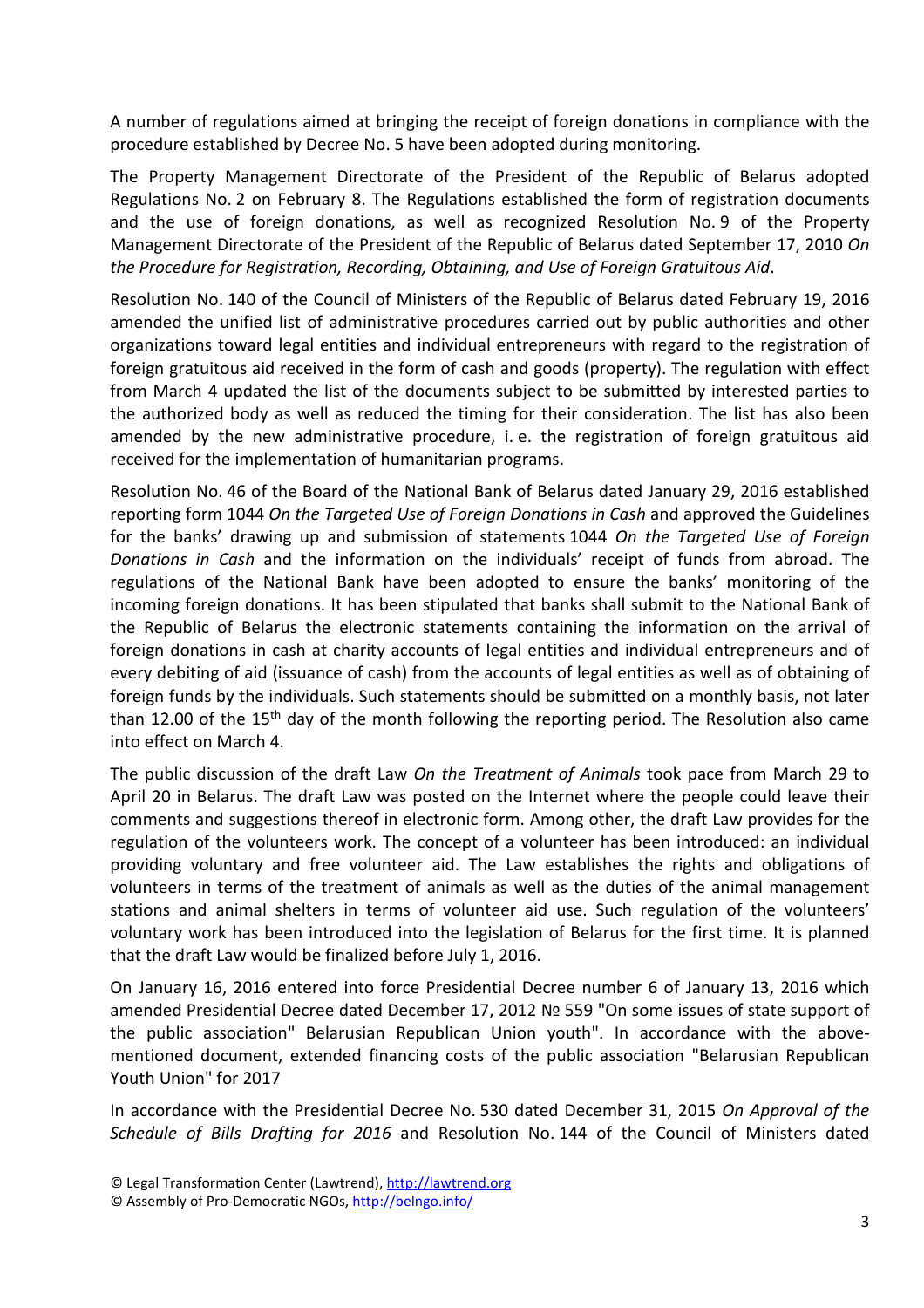February 19, 2016 *On Republican Authorities Drafting of Bills in 2016* planned to amend the Law On Social Services. The expected changes shall include, *inter alia*, the changes in terms of the commissioning of social services. Currently, the practical application of this mechanism is complicated.

In February 2016, the Ministry of Justice published the statistics on the number of public associations and foundations registered in Belarus.

Totally, as of January 1, 2016, 15 political parties, 37 trade unions (33 republican trade union, 2,665 public associations (including 225 international, 716 national and 1,724 local), 34 unions (associations) of public associations, and 7 republican state and public associations have been registered in Belarus. 1,127 party organizations, 23,131 trade unions and 41,011 organizational structures of public associations have been registered.

164 foundations (15 international, 5 national and 144 local) have been registered in Belarus. It should be noted that the increase in the number of foundations has been provided during recent years almost exclusively by registering namely local foundations: registration of international and national foundations is recorded 1-2 times per year and the total number thereof has remained almost unchanged.

A number of cases of refusal to register newly established public associations related to the unlawful restriction of freedom of association have been recorded during the monitoring.

On January 21, Minsk City Court upheld the resolution of the Main Department of Justice of Minsk City Executive Committee to refuse the registration of Cultural and Educational Public Association "Novaya Alternativa" (New Alternative). The officials grounded their refusal by the discrepancy between the name of the association and its goals and objectives: the company specified in its Articles of Association the possibility of charitable activities in addition to cultural and educational ones, which the registration authority regarded as going beyond the scope of the association's cultural and educational activities stipulated by its Articles of Association. At the moment, the activists of the organization known as holding pickets and other unauthorized events, act as a "Alternativa" NGO registered in Latvia.

On January 5, the Main Directorate of Justice of Minsk City Executive Committee refused to register the Youth Public Association "Intermarium". The reason for refusal was the lack of the association's legal address, despite the fact that the founders provided the guarantee letter on premises for the organization at the registration. According to the founders, the entrepreneur who provided the premises for the newly established organization withdrew his guarantee letter under pressure from the public authorities. On March 2, Minsk Regional Court confirmed the validity of the refusal despite the fact that the applicants provided the confirmation of the association's location at the new legal address.

Moreover, in January 2016, the Ministry of Justice refused to register the Republican Public Association "Christian and Democratic Movement". According to the Ministry, the refusal to register have been due to the non-compliance of the Articles of Association of the organization with the legal requirements: the Articles of Association of the Movement determined that the organization "unites on a voluntary basis the citizens of Belarus for joint exercising of civil, social, cultural, and other rights", and the Law *On Public Associations* states that "citizens are united into a public association on the basis of common interests to satisfy their non-material needs and achieve the statutory objectives". The response of the Ministry also stated that one of the association's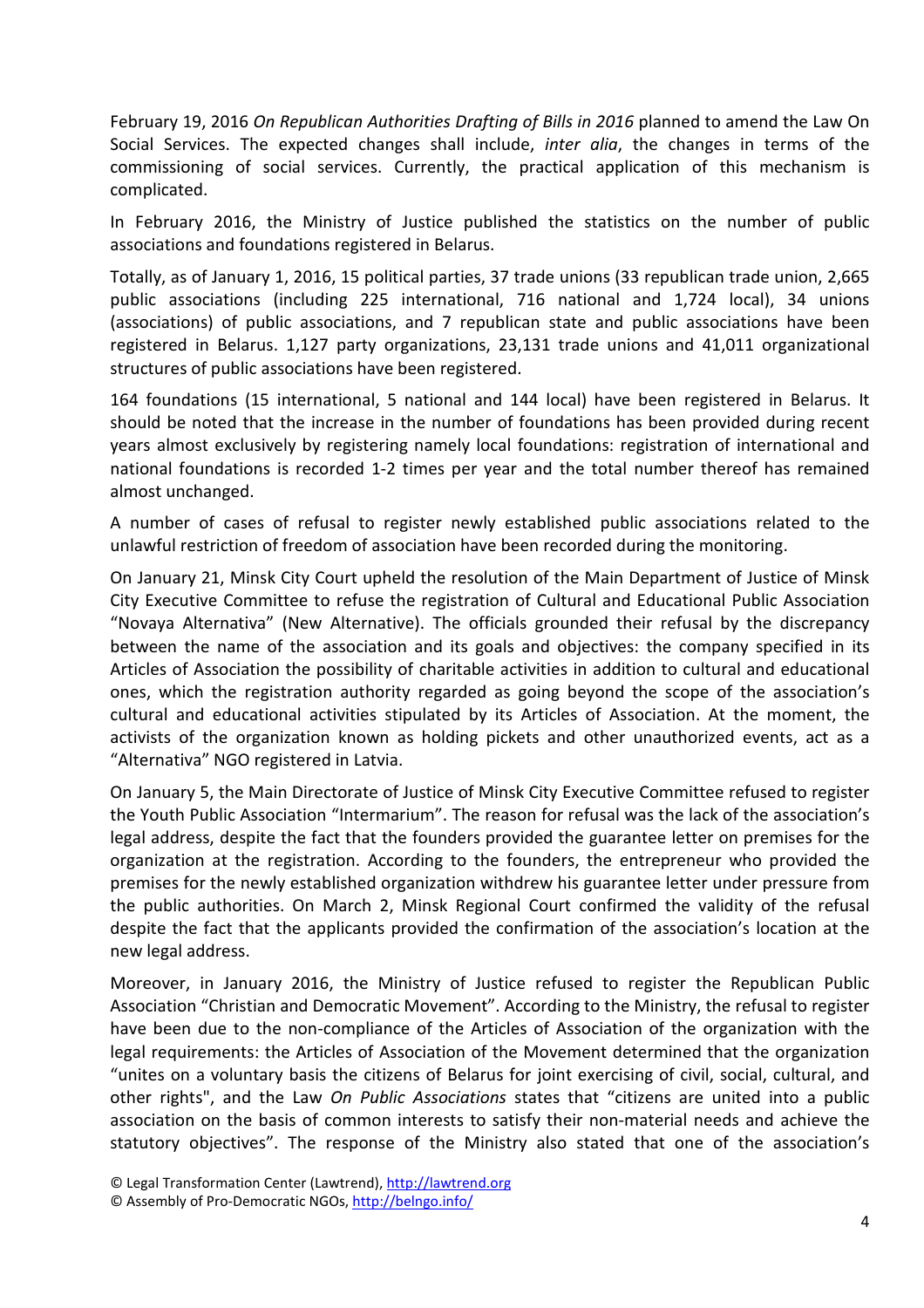objectives is to protect the rights and legitimate interests of citizens. The letter specified that: "This provision does not comply with Article 20 of the Law, according to which public associations have the right to protect the rights and legitimate interests and to represent the legitimate interests of their members in state bodies and other organizations. The founders of the association appealed against the refusal at the Supreme Court. However, on March 14, the Court acknowledged the validity of the refusal.

In early March, the Ministry of Justice has refused the registration of party "Belarusian Christian Democracy" for the sixth time. No new political parties have been registered in Belarus since 2000, even though various groups have tried to establish political parties for over 20 times (staring from communist and social-democratic to liberal and right-conservative ones) with no success.

On March 5, 2016 the Main Directorate of Justice of Minsk City Executive Committee denied the registration of the Social and Educational Public Associations "Solidarity Movement "Razam" (Together). The decision stated that the list of the association's founders lacks the complete information about the founders in terms of their office phone numbers. In addition, the information on the place of work of one of the founders was incorrect. The registering authority considered these circumstances sufficient to reject the state registration of the organization as a legal entity. The organization currently is registered in Lithuania, Poland, and the Czech Republic.

In March, the Ministry of Justice refused to register the Public Association "Gendernoe Partnyorstvo" (Gender Partnership). The grounds for refusal were the incorrectness in the founders' data (the Ministry did not specify the exact name) and the stated objective of the association ("the extirpation of gender-based discrimination"). In its letter of refusal of register the association, the Ministry stated (with reference to the Constitution) that the equality between men and women is established in Belarus at the legislative level and thus made conclusion on the illegality of the objective "combating gender-discrimination".

In addition, in March, the Ministry of Justice refused to register the Republican Public Association "Za Gosudarstvennost I Nezavisimost"" (For Statehood and Independence!), one of the founders of which is the Nobel Prize winner, Svetlana Aleksievich. According to the founders, registration has been refused for formal reasons: the organization is called RDAGA "Za dzyarzhaunasts i nezalezhnasts!" but the list of founders contains no RDAGA abbreviation (the name of the organization there looks like "Hramadskae ab`yadnanne "Za dzyarzhaunasts i nezalezhnasts!" (Public Association "For Statehood and Independence!").

On March 10, the Supreme Court rejected the complaint of the Human Rights Public Association "For Fair Elections" on the refusal of the Ministry of Justice to register the association. It was the fourth attempt to register the organization.

One example of failure in the registration of public associations without adequate grounds, which is an illustration of the practice of restrictions on freedom of association in Belarus, is a case of refuse to register the Social and Educational Public Association "Movement of Mothers 328".

On December 31, 2015, the Main Directorate of Justice of Grodno Oblast Executive Committee refused to register SEPA "Movement of Mothers 328".

The grounds for refusal were as follows:

1) Non-compliance of the association's name with its objectives and the scope of activity. The noncompliance to the scope of activity was due to the fact that the association stipulated in its Articles

<sup>©</sup> Legal Transformation Center (Lawtrend), http://lawtrend.org

<sup>©</sup> Assembly of Pro-Democratic NGOs, http://belngo.info/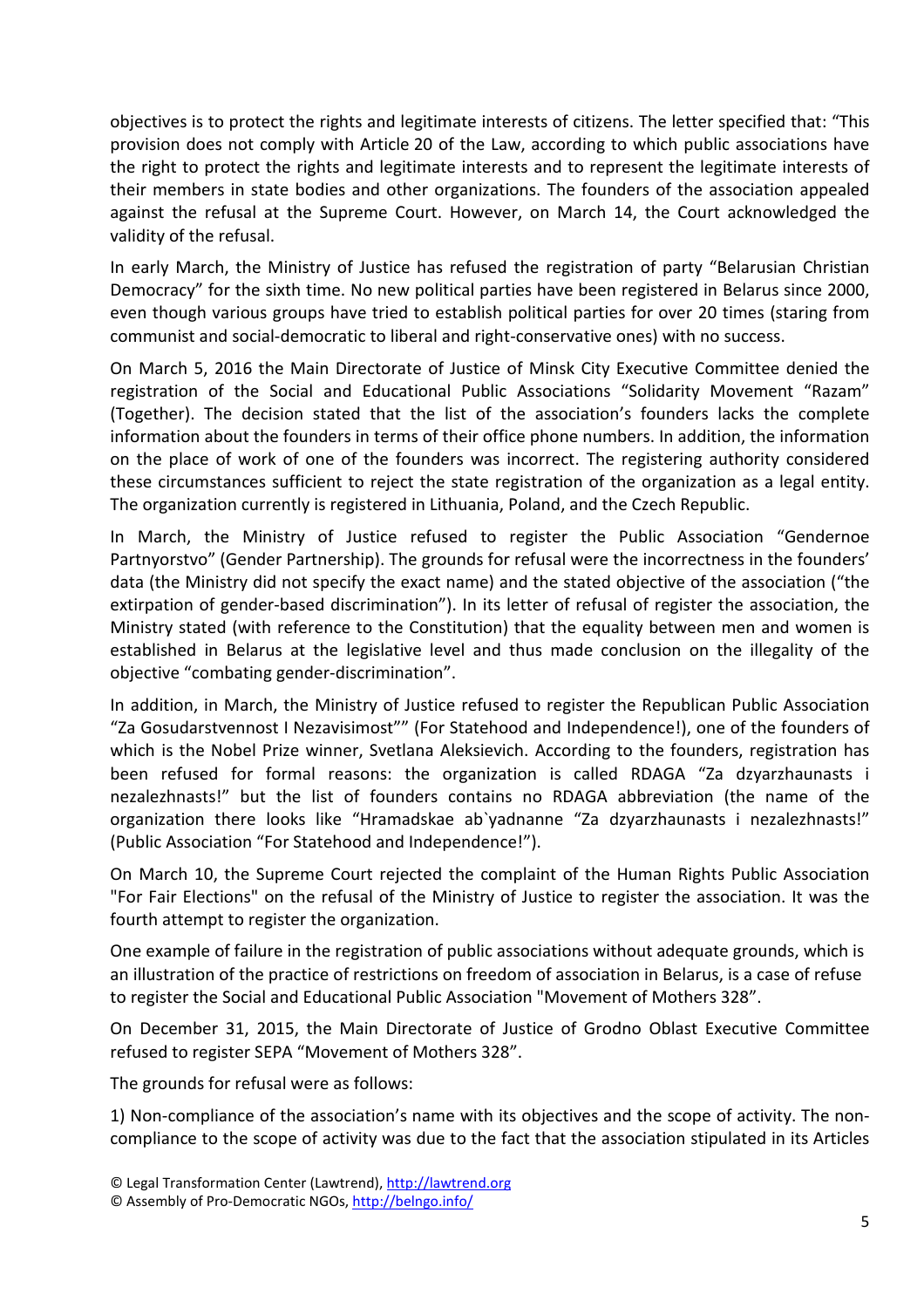of Association charity activities in addition to the social and educational activities referred to in the association's name. Moreover, the registering authority considered the numbers 328, mentioned in the name (which means Article of the Criminal Code providing for the criminal liability for drug trafficking), inconsistent with the association's purpose: prevention of drug distribution and use.

2) Documents submitted for registration were accompanied by a sheet with the image of the future emblem of the public association. The founders did not applied for the registration of the emblem and that document had not been mentioned anywhere. Moreover the emblem had been registered by another registering authority. However, the application of that sheet was the second ground for refusal of registration.

According to independent lawyers, i. e. in the field of freedom of association of the Legal Transformation Center (Lawtrend) and Assembly of Pro-Democratic NGOs of Belarus, the abovementioned decision to refuse the registration is illegal and unreasonable. Moreover, it starts the dangerous practice of decision-making on refusal of registration: the registration of almost any public association may be denied due to the inconsistency of its name, goals, objectives, and scope of activity, based on subjective findings.

The founders of the public association appealed to Grodno Regional Court with a complaint against the resolution of the Main Directorate of Justice of Grodno Oblast Executive Committee. However, on January 29, 2016, Grodno Regional Court had produced the judgment not to institute civil proceedings. The application has been accepted only after the appeal to the Supreme Court with a complaint about the refusal to institute criminal proceedings and the ruling of the Supreme Court ruling of March 10, 2016 on the need to initiate such proceedings.

The above examples of registration rejection show that the procedure for registration of public associations in Belarus is extremely difficult. The main problems include: 1) the wordings of the rules on possible refusal of registration are fuzzy and blurry thus allowing refusing the registration due to insignificant technical flaws in the form of the submitted documents; 2) the requirement of the availability of 50 founders for national public associations; 3) mandatory availability of a legal address in an office (non-residential) premises; 4) state duty for registration of national public associations is twice higher than the duty for registration of commercial entities.

In January, the human rights activist, Ms. Elena Tonkacheva, the Chair of the Board of the Legal Transformation Center (Lawtrend), who was ordered from Belarus in February 2015, submitted a petition to the Main Internal Affairs Department of Minsk City Executive Committee asking for the reduction of the period of prohibition on entry to Belarus and her exclusion from the list of persons banned from entering the country. However, on February 15, 2016, Ms. Elena Tonkacheva received the refusal to reduce the period of prohibition on entry to Belarus. By the same document, the Ministry of Internal Affairs of the Republic of Belarus warned Ms. Elena Tonkacheva of criminal liability in case of attempts to enter Belarus or stay in the territory of the Republic of Belarus in case of entry.

On February 17, a message was distributed in the social network VKontakte from the account of Viktor Sery, who is a representative of the Coordinating Council of the Student Government of the Belarusian State Medical University. The message was distributed among the students and third parties and called such organizations as "Student Self-Government Organizers' Fraternity", "Center of Student Initiatives", and "Student Council" "unauthorized" and "illegal" youth organizations according to "reliable information". In this regard, it was suggested to the monitors of the groups to

<sup>©</sup> Legal Transformation Center (Lawtrend), http://lawtrend.org

<sup>©</sup> Assembly of Pro-Democratic NGOs, http://belngo.info/